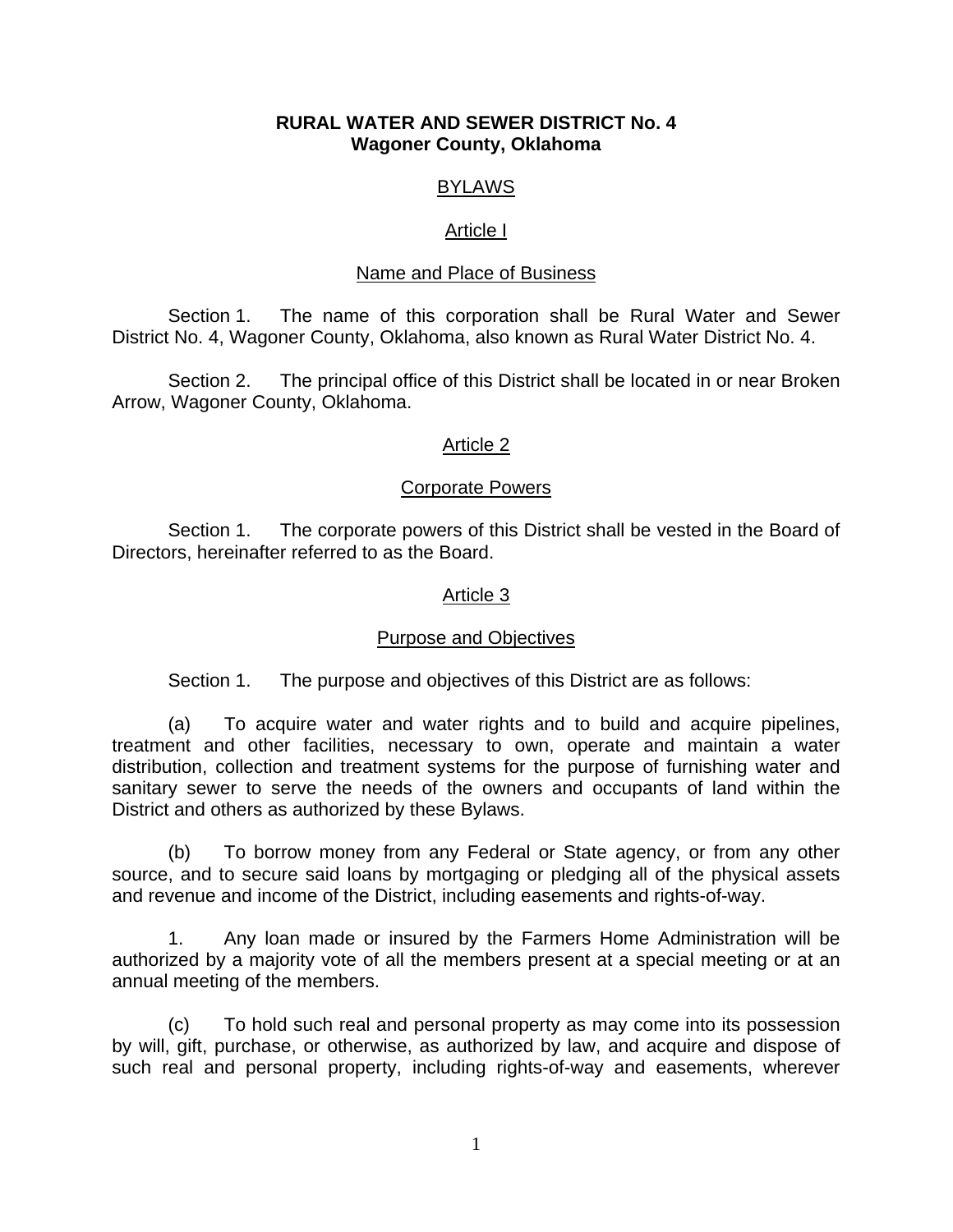located, and as may be necessary and convenient for the proper conduct and operation of the business of the District.

(d) To establish rates and impose charges for water and sewer furnished to participating members and others.

(e) To enter into contracts for the purpose of accomplishing the purposes of the District with any person or governmental agency.

(f) To cooperate with any person or with any governmental agency in any undertaking designed to further the purposes of the District.

(g) To do and perform any and all acts necessary or desirable for the accomplishment of the purposes of the District which may lawfully be done by such District under the laws of the State of Oklahoma.

# Article 4

# Users

Section 1. Water and sewer service shall be supplied only to residents of land located within the District. Provided, however, that the Board may make water available to the public for purchase at such distribution points as it may establish.

Section 2. No owner of land located within the District shall be eligible to become a user of District facilities unless he has first subscribed and paid for one or more Benefit Units. Tenants occupying land located within the District may become users of District facilities: Provided, that the owner, or someone on behalf of the owner, has subscribed and paid for one or more Benefit Units in favor of the land or premises occupied by the tenant.

# Article 5

# Right to vote

Section1. Only participating members shall have the right to vote, and each participating member shall be entitled to a single vote, regardless of the number of Benefit Units to which he may have subscribed: Provided all owners of land located within the District shall be eligible to vote at meetings of landowners until ninety (90) days after a declaration of availability of Benefit Units and unit fees has been entered by the Board in its minutes. There shall be no proxy voting, and no dual ownership of Benefit Units for voting purposes. A participating member may be an individual, firm, partnership, association, or corporation.

Participating members shall be: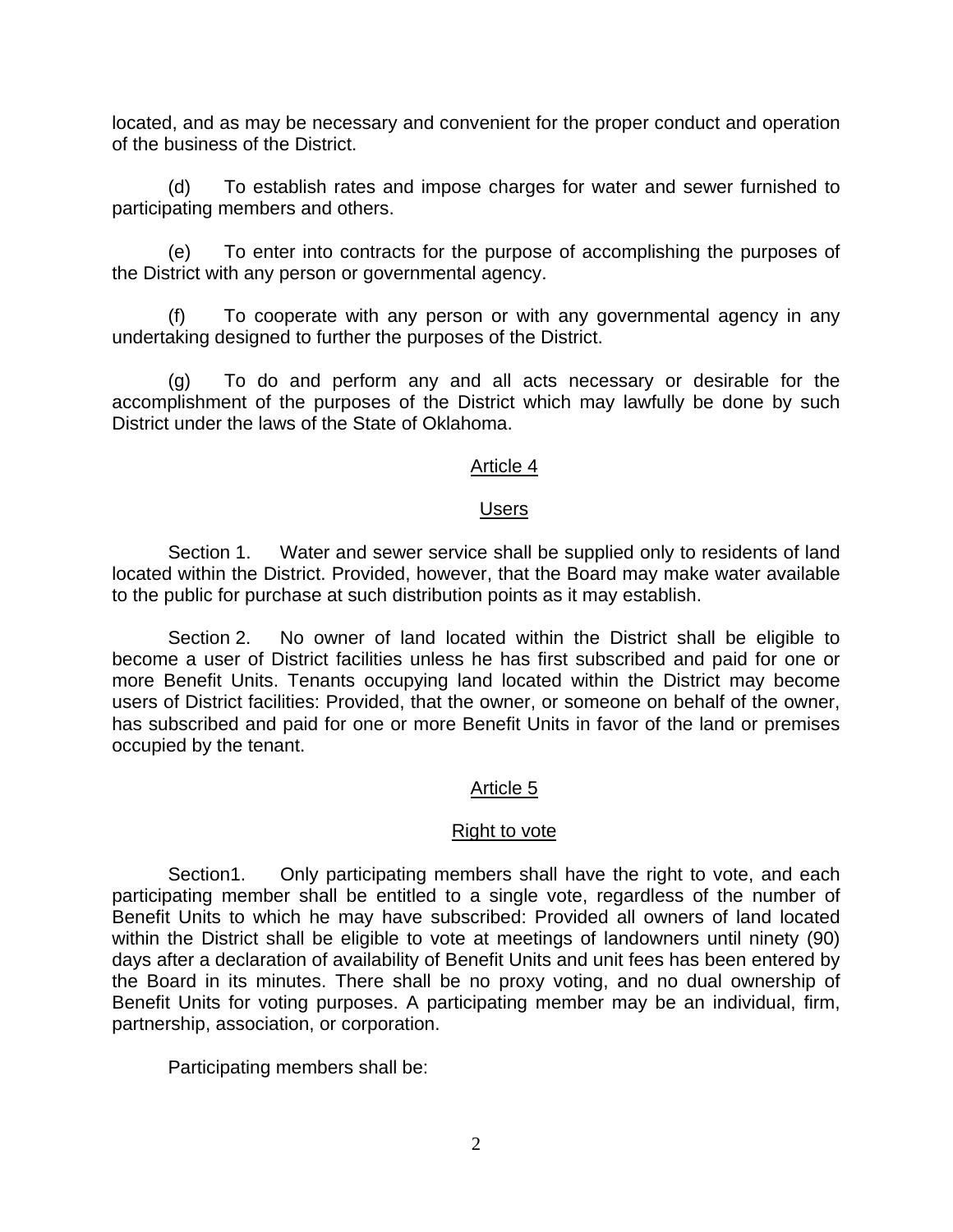(a) Owners of land located within the District who have subscribed to one or more Benefit Units: Provided, payments of charges are current on at least one of the Benefit Units.

### Article 6

### Benefit Units

Section 1. The Board shall at the proper time cause a declaration of availability of Benefit Units for subscription to be entered in its minutes and shall establish a unit price for each subscription. The meter deposits of existing users in incorporated towns who desire to continue to be users shall be credited toward the price of a benefit unit. Each benefit unit shall carry with it the obligation of paying a minimum monthly meter charge from the time service is available. The Board in its discretion may from time to time, if the capacity of the District's facilities permit, make additional Benefit Units available. Subscriptions for Benefit Units shall be given preference and priority in order in which received. The Board may refuse the subscription for a Benefit Unit in favor of a particular tract of land located within the District, or impose special conditions on granting the same if in the judgment of the Board, the granting of said subscription and the furnishing of water and/or sewer services pursuant thereto would impair the service to other users in that locality or be uneconomical, unfeasible, or place an undue burden on the District. Any landowner who feels himself aggrieved by such denial, or imposition of special conditions, may appeal from the action of the Board to a vote of the members at the next regular meeting of the members, or special meeting of the members called for such purpose: Provided, the decision of the Board shall stand, unless three-fourths of all participating members (or landowners at meetings where the only qualification to vote is ownership of land within the District) vote in favor of a motion to overrule the decision of the Board.

Section 2. Upon the purchase of Benefit Units, the owners of land shall designate the tract of land to which the Benefit Units shall be assigned, and the Benefit Unit shall not be transferred from one tract of land to another within the District without the approval of the Board. The owner of lands subscribing for more than one Benefit Unit to be assigned to one tract of land shall at the time of said subscription designate as nearly as practical the location of said tract where he intends to utilize said Benefit Units and no major change in location shall be made without the approval of the Board. Benefit Unit Certificates shall be issued by the Board, signed by the Chairman and Secretary, showing name of owner, and tract of land to which the Benefit Unit is assigned, numbered consecutively in the order in which issued.

Section 3. The consideration paid for Benefit Units shall be considered donations to the District and shall in no event and under no circumstances be refunded to the subscriber.

Section 4. Benefit Units shall follow the title of the land unless the owner of the land designates otherwise. Owners may transfer Benefits Units from one tract of land to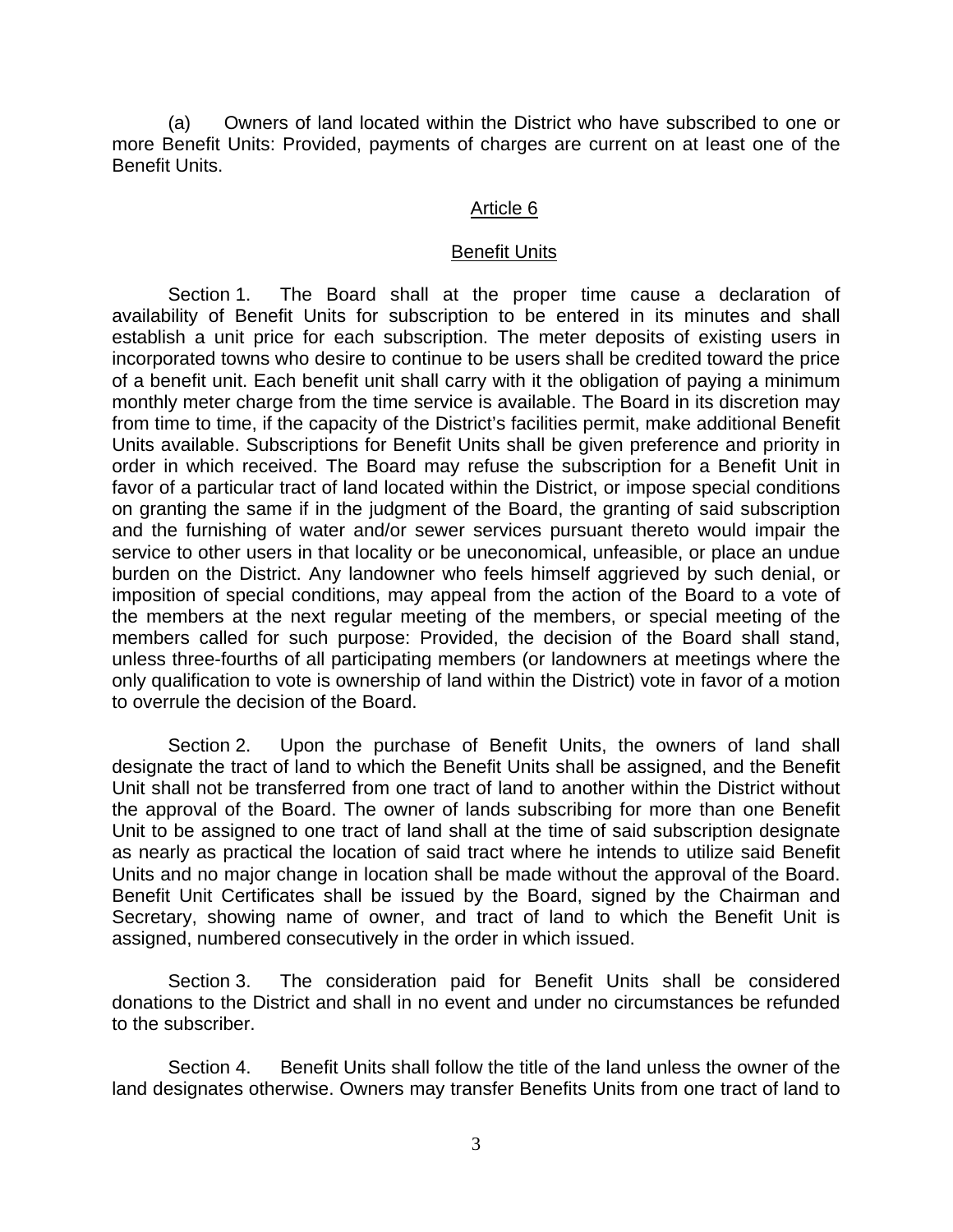another tract owned by them within District, subject however, to the approval of the Board. No transfer in ownership of Benefit Units shall be permitted without the approval of the Board. No transfer will be approved unless all charges against the Benefit Unit are paid. All transfers when approved shall be recorded in the books of the District.

Section 5. Each benefit Unit shall entitle the owner to not to exceed one line from the District's water system and/or one line from the District's sewage system for one residence or business. Each line and waste disposal service shall serve not to exceed one residence or business establishment together with the necessary and usual out-buildings.

Section 6. Failure to pay the minimum monthly meter charge and/or sewer charge, or failure to pay for water used through a meter shall constitute a forfeiture of the Benefit Unit on behalf of which such failure occurs. Provided, that such Benefit Unit shall be reinstated if within three months after such failure all back charges are paid in full, plus 10 percent interest and reasonable labor charges necessary to effect such reconnections: Provided, further, that the Board may permit such reinstatement within six months after such failure upon payment of all back charges, plus 10 percent interest, and reasonable labor charges necessary to effect such reconnection. Provided, further, that if the defaulting subscriber is a tenant, the time set out above shall not commence to run until the District has mailed or caused to be mailed, by registered or certified mail, notice of such default of the tenant to the landowner at his known address as shown on the books of the District.

# Article 7

### Election of Directors

Section 1. The Board of this District shall consist of five (5) members, all of whom shall be participating members of the District: Provided however, that the original Board shall consist of owners of land located in the District. The Directors elected at the time of the incorporation of the district shall be elected for staggered terms of one, two, and three years, and shall serve until the expiration of the term for which they were elected as shown by the minutes of the original meeting of the landowners and until their successors are elected and have qualified. At each annual meeting of the participating members, the participating members shall elect for a term of three years the number of Directors whose terms of office have expired. Provided however, that after January 1, 1989, no participating member, not having served for a period of at least one year on the Board, shall be qualified to serve on the Board of Directors unless he or she signs a written pledge that if elected he or she will attend six (6) hours of work shop training as provided for in 82 O.S.1324.16. When a city or town is part of a Rural Water and Sewer District, the Board of Directors must be composed of residents of said city or town in direct proportion to the number of users in said city or town. Provided further that when a Rural Water and Sewer District is totally within the municipal city limits of a city or town, the Board of Directors of the District shall be the Governing Body of the Town.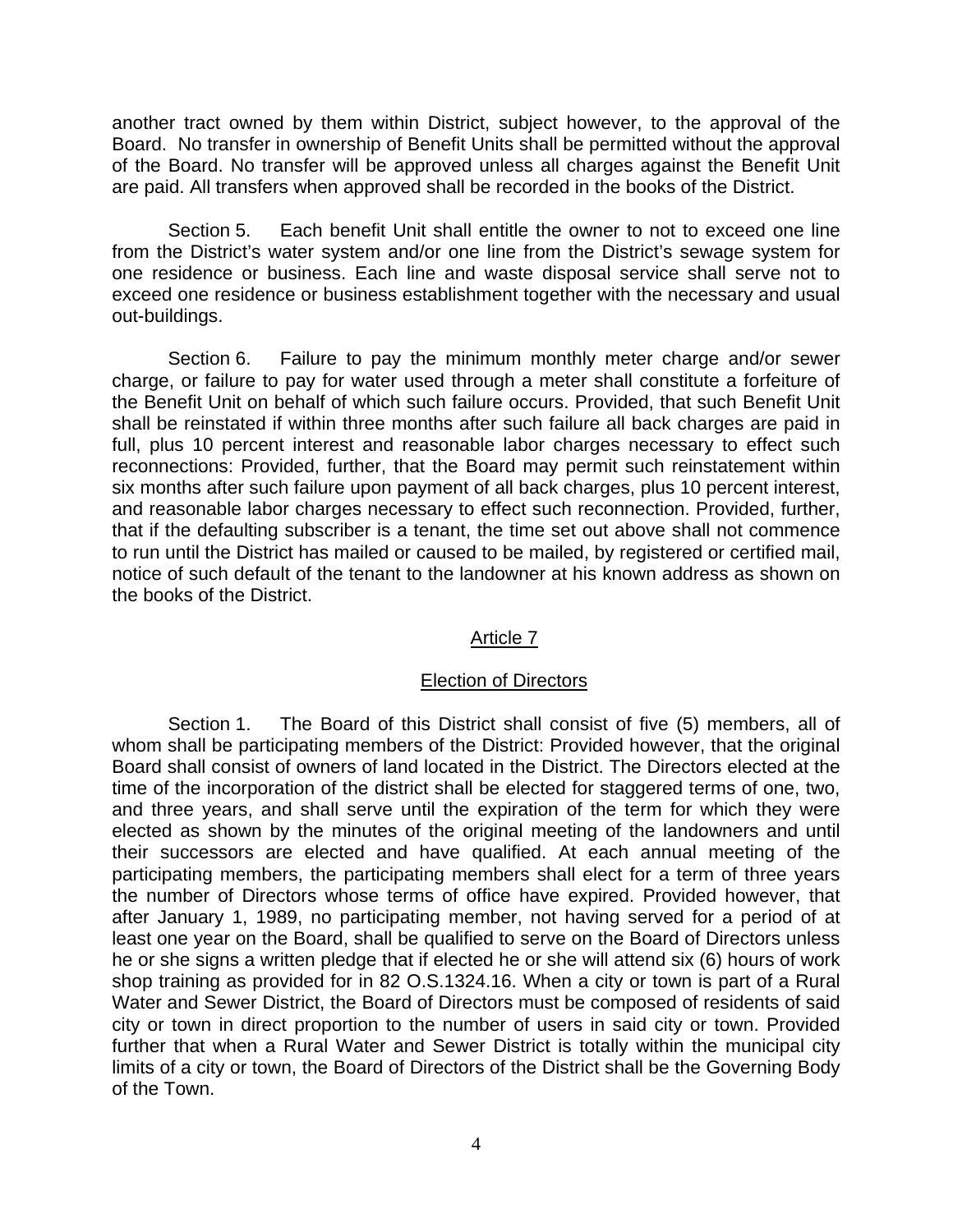Section 2. Immediately following the annual meeting of the participating members, The Board shall meet and shall elect a Chairman, Vice-Chairman, Secretary and Treasurer, from among themselves, each of whom shall hold office until the next annual meeting of the participating members and until the election and qualification of his successor unless sooner removed by death, resignation or for cause. The office of the secretary and treasurer may be held by one person.

Section 3. Any vacancy in the Board, other than from the expiration of a term of office, shall be filled by appointment by the remaining members of the Board. The disqualification of a Director as a participating member of the District or failure of any original Director to become a participating member within 30 days after subscription to Benefit Units are made available through action of the Board, shall operate to disqualify him as a Director and to create a vacancy in the office of the Director.

Section 4. A majority of the Board shall constitute a quorum at any meeting of the Board.

Section 5. Any Director of the District may be removed from office for cause by a vote of not less than 34 of the participating members of the District at any annual or special meeting called for that purpose. The Director shall be informed in writing of the charges preferred against him at least 10 days before such meeting, whether regular or special, and at the meeting shall have an opportunity to present witnesses and be heard in person in answer thereto. Officers of the Board may be removed for cause by vote of majority of the members of the Board, and employees and agents discharged or removed from office or employment at any time by action of the Board. When the Board of Directors is the governing body of the city or town, they may not be removed except by due process of city government. Any Director of the District shall forfeit his office upon failure to attend three (3) consecutive meetings of the Board of Directors without good cause. Upon such forfeiture the Board can declare the office vacant and appoint a new Board Member to fill the vacancy.

Section 6. The District shall be broken down into four (4) wards with a Director elected from each ward and the fifth Director being an at-large Director. To be eligible to become a Director, the candidate must hold a Benefit Unit in the ward he is to be elected from or run for the at-large directorship.

Requirements for the at-large Director are that he hold a Benefit Unit in the District and conform to the other requirements for becoming a Director. The wards will be determined by an equitable division as to population in the District.

The ward boundaries may be changed at the annual meeting by a majority vote of benefit holders present at the meeting or a special meeting may be called at least ninety (90) days prior to the annual meeting. The wards will be designated Ward One (1) through Ward Four (4) with Ward Three (3) and Ward Four (4) being the first term to elect Directors from, one (1) and two (2) being the next year, and the at-large Director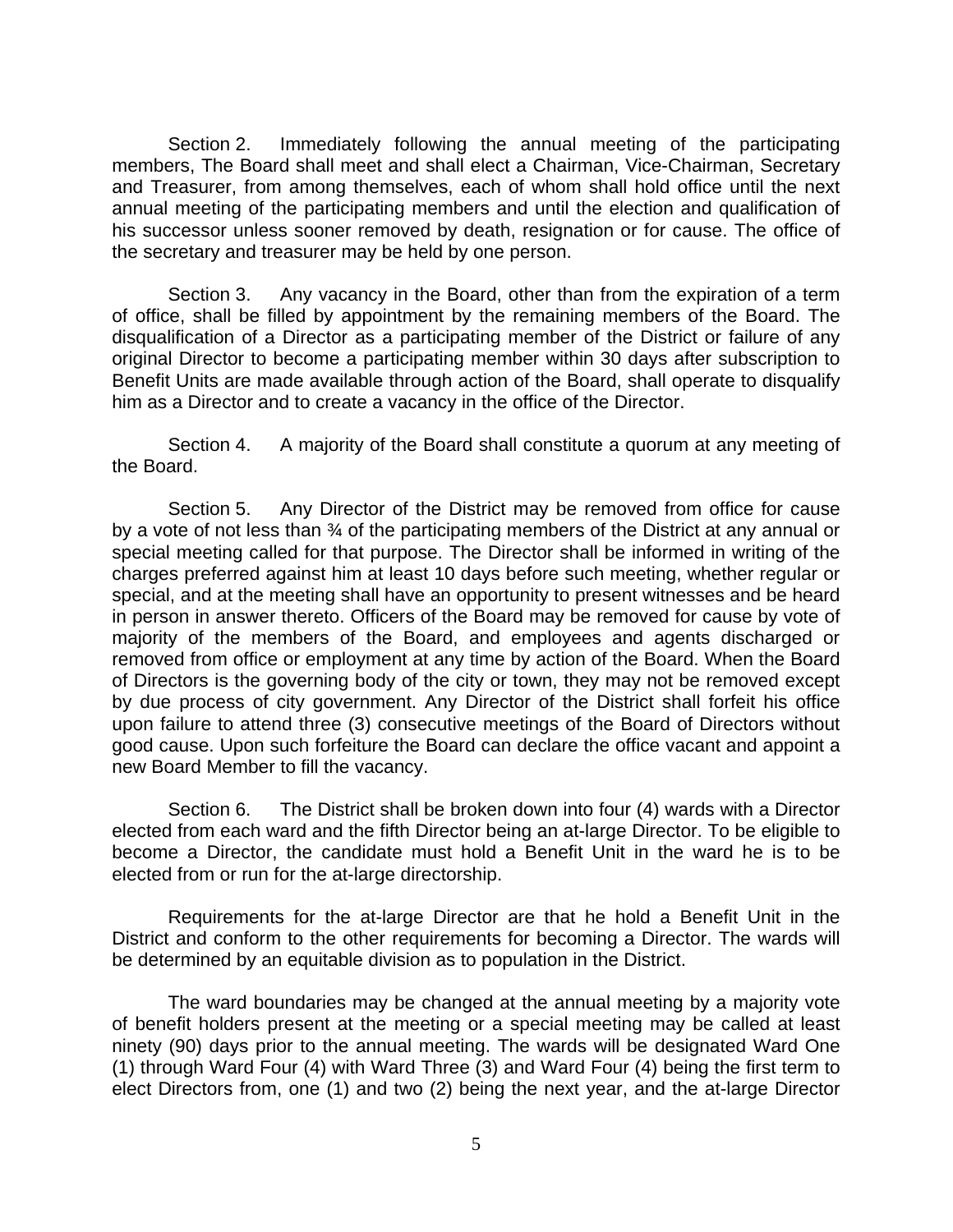being in the third year, and repeating every three (3) years after the first inception of this Article. Benefit Unit holders must be notified ninety (90) days prior to election of Directors of the ward boundary changes and which wards Directors will be elected from after the initial notification is made. Further notification is not necessary unless ward changes are made. Descriptions of the wards will be posted in the Rural Water office and copies will be distributed upon request of a benefit holder. A copy of the Ward boundaries is attached hereto.

Section 7. Any member seeking election or re-election to the Board of Directors:

(a). Must be a member in good standing, and

(b) Must file a written notice of candidacy with the Secretary of the District not less than forty-five (45) days, and not more than ninety (90) days, prior to the Annual Meeting of the Board of Directors. Unless appointed by the Board of Directors, no person may be nominated for Director except as set forth herein.

# Article 8

# Powers and Duties of Directors

Section 1. The Board, subject to the restrictions of law, and these bylaws, shall exercise all the powers of the District and without prejudice to or limitation upon their general powers, it is hereby expressly provided that the Board shall have, and is hereby given full power and authority in respect to the matters as hereinafter set out:

(a) To select and appoint all agents and employees of the District or remove such agents and employees of the District for just cause, prescribe such duties and designate such powers as may not be inconsistent with these Bylaws, and fix their compensation and pay for faithful services.

(b) To borrow from any source money, goods, or services and to make and issue notes, and other negotiable and transferable instruments, mortgages, deeds of trust and trust agreements, and to do every act and thing necessary to effectuate the same.

(c) To prescribe, adopt and amend, from time to time, such equitable and uniform rules and regulations, as, in their discretion, may be deemed essential or convenient for the conduct of the business and affairs of the District, and the guidance and control of its agents and employees.

(d) To fix charges to be paid by each water or sewer user for services rendered by the District to him, the time of payment, and the manner of collection, and to establish equal rates for farm members and non-farm members according to the amount of services furnished.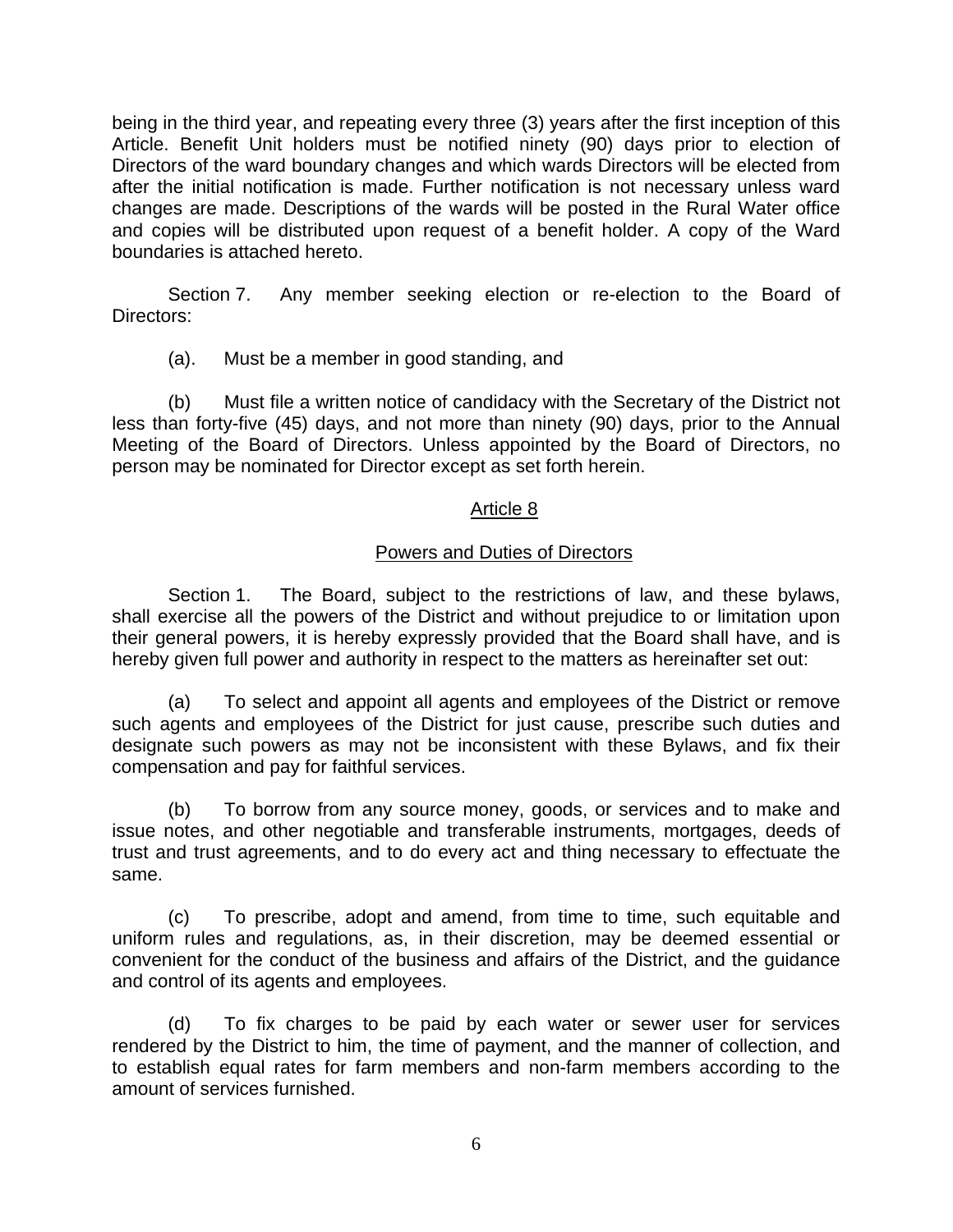(e) To require all officers, agents, and employees, charged with the responsibility for the custody of any funds of the District to give adequate bond, and cost thereof to be paid by the District, and it shall be mandatory upon the Directors to so require.

(f) To select one or more banks to act as depositories of the funds of the District and to determine the manner of receiving, depositing and disbursing the funds of the District in the form of checks, and the person by whom the same shall be signed on behalf of the Chairman, with the power to change such bank or person signing such checks and the form thereof at will.

# Article 9

# Powers and Duties of Manager

Section 1. The Board may employ for the District a manager, who shall have charge of the business of the Association under the general control, supervision and direction of the Board. No Director shall serve as manager. Subject to the approval of the Board, the manager shall employ, supervise and dismiss all agents and employees of the District and fix their compensation. He shall also, so far as practical, conduct the business in such a way that all patrons receive equal service and treatment, deposit in a bank selected by the Board, all money belonging to the District, which comes into his possession; maintain his records and accounts in such a manner that the true and correct condition of the business may be ascertained therefrom at any time; furnish the Board a current statement of the business and affairs of the District at each scheduled meeting of the Board and at the end of each fiscal year and at such other times and in such forms as the Board may direct; carefully preserve and turn over to his successor all books, records, documents, and correspondence pertaining to the business of the District which may come into his possession; and to perform such other duties as may be prescribed by the Board.

# Article 10

# Duties of Officers

Section 1. Chairman. The Chairman, who shall be a member of the Board, shall preside over all meetings of the District and the Board, call special meetings of the District and the Board, perform all acts and duties usually performed by an executive and presiding officer, and shall sign all Benefit Unit Certificates and such other papers of the District as he may be authorized or directed to sign by the Board, provided the Board may authorize any person to sign checks, on behalf of the District, provided that all checks must be countersigned by the Treasurer. The Chairman shall perform such other duties as may be prescribed by the Board.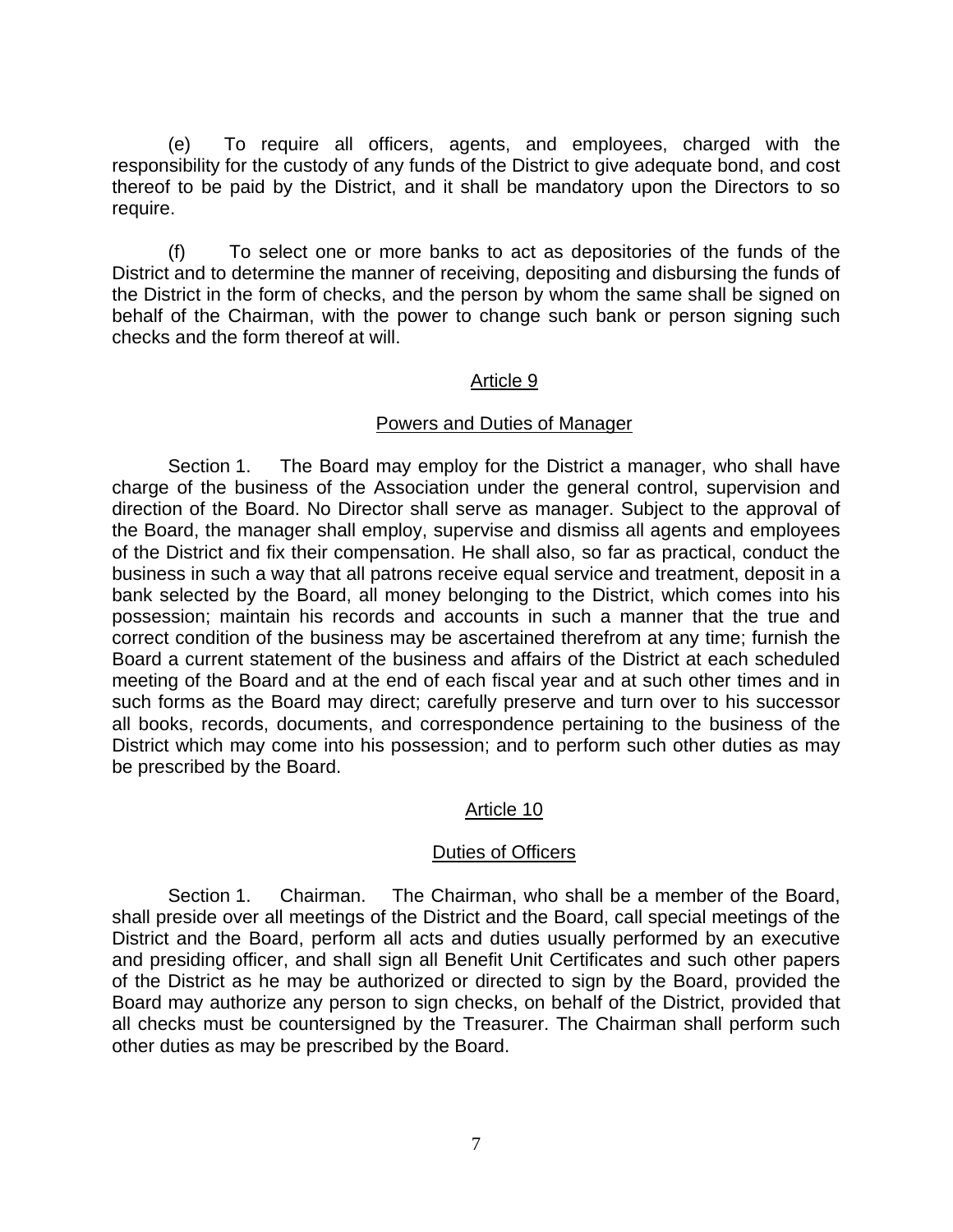Section 2. Vice-Chairman. In the absence or disability of the Chairman, the Vice-Chairman, who shall be a member of the Board, shall perform the duties of the Chairman.

Section 3. Secretary. It shall be the duties of the Secretary who shall be a member of the Board, to keep a record of the proceedings of the meetings of the Board and of the District. He shall serve, or cause to be served, all notices required to be served by law or the bylaws of the District; and in case of his absence, inability, refusal or neglect to do so, then such notices may be served by any member of the Board directed by the Chairman.

Section 4. Treasurer. The Treasurer, who shall be a member of the Board, shall receive and account for all funds of the District, shall deposit the same in some bank designated by the Board as a depository and pay the amounts, or cause them to be paid out of the depository only in the checks of the Chairman, or someone authorized to sign on the Chairman's behalf, countersigned by the Treasurer. At each annual meeting of the District, he shall submit for the information of the participating members a complete statement of his account for the past year and he shall discharge such other duties pertaining to his office as shall be prescribed by the Board, and shall give a good and sufficient bond in such amount as may be fixed by the Board.

### Article 11

#### Books and Records

Section 1. The books and records of the District, and such papers as may be placed on file by vote of the District or Directors, shall during all reasonable business hours, be subject to inspection by any landowner or participating member of the District.

### Article 12

### Annual Meeting of Participating Members

Section 1. The annual meeting of the participating members of the District shall be held at some suitable location within the District designated by the Board on the first Thursday in October.

Section 2. Special meetings of participating members may be called at any time by the Chairman or upon resolution of the Board, or upon written petition to the Chairman of the Board, signed by 51% of the participating members of the District. The purpose of every special meeting shall be stated in the notice thereof, and no business shall be transacted thereat except such as is specified in the notice.

Section 3. Notice of meetings of participating members of the District shall be given by mail to each participating member of record directed to the address shown upon the books of the District at least 10 days prior to the meeting. Such notice shall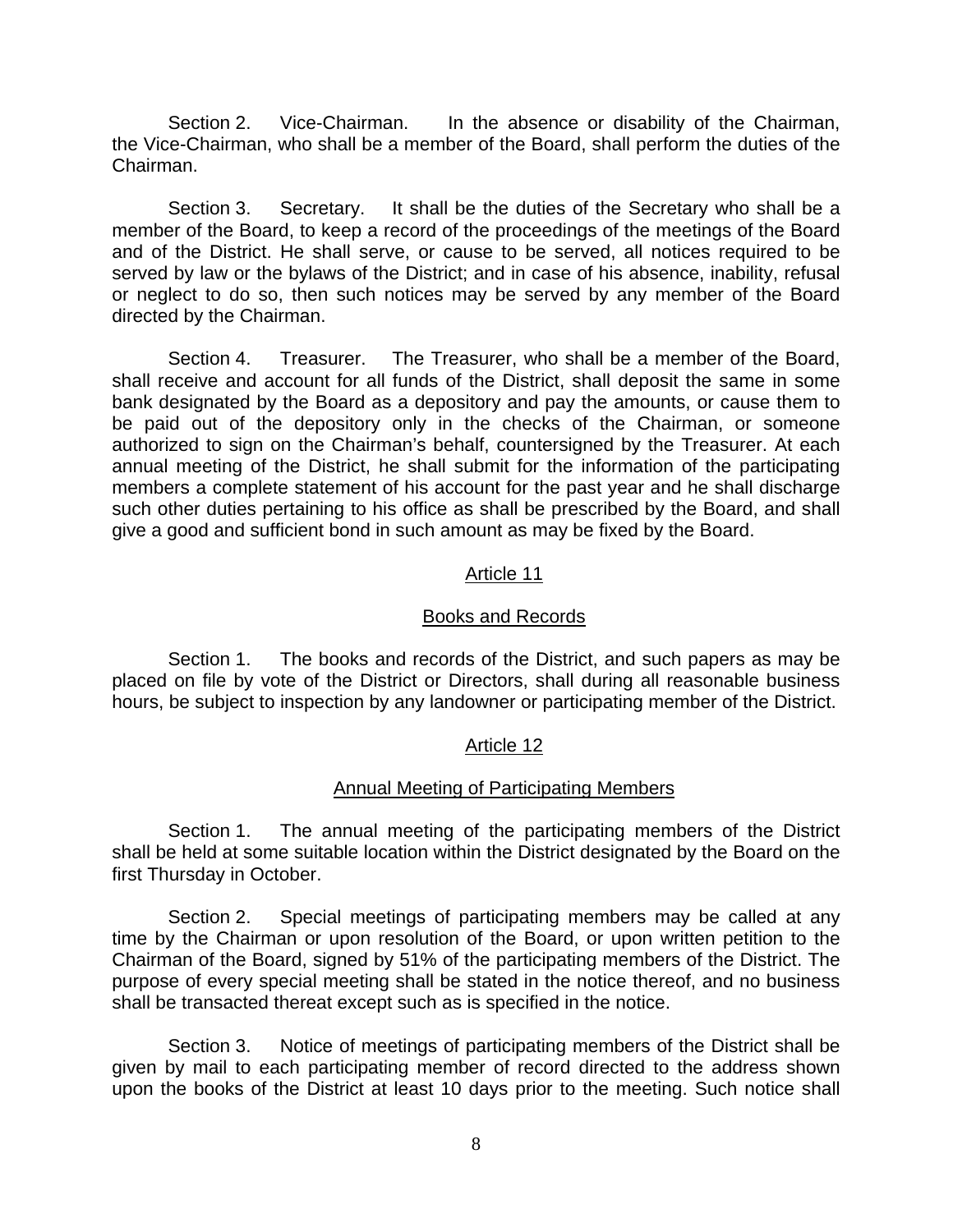state the nature, time, place and purpose of the meeting, but no failure or irregularity of a notice of any annual meeting, regularly held, shall affect any proceeding taken thereat.

Section 4. The participating members present at any meeting of participating members shall constitute a quorum for the purpose of transacting business.

Section 5. The order of business at the regular meeting and so far as possible, at all other meetings, shall be:

- (a) Call to Order;
- (b) Proof of Notice of Meeting;
- (c) Reading and approval of minutes of last meeting;
- (d) Report of officers and committees;
- (e) Election of Directors;
- (f) Unfinished business;
- (g) New business;
- (h) Adjournment.

## Article 13

#### Board Meetings

Section 1. The Board shall meet each year to adopt a budget for the following year, and will also meet annually to elect officers immediately following the time for election of any new director. The Board shall meet at such and other times as may be determined by the Board or upon call by the Chairman or any two members of the Board. Notice of all meetings of the Board shall be by mailing a notice to the last known business or residence address of each Director, at least two (2) days before the holding of such meeting: Provided, however, that when all the Directors are present at any meeting, however called, or consent in writing that such meeting may be held, the proceedings thereat shall be as valid as though the previous written notice aforesaid had been given.

# Article 14

### Manner of election and Voting

Section 1. At all meetings of the District, each participating member, qualified as stated in these Bylaws, shall be entitled to vote upon all propositions coming before said District. No cumulative voting shall be permitted and each participating member of the District shall have but one vote.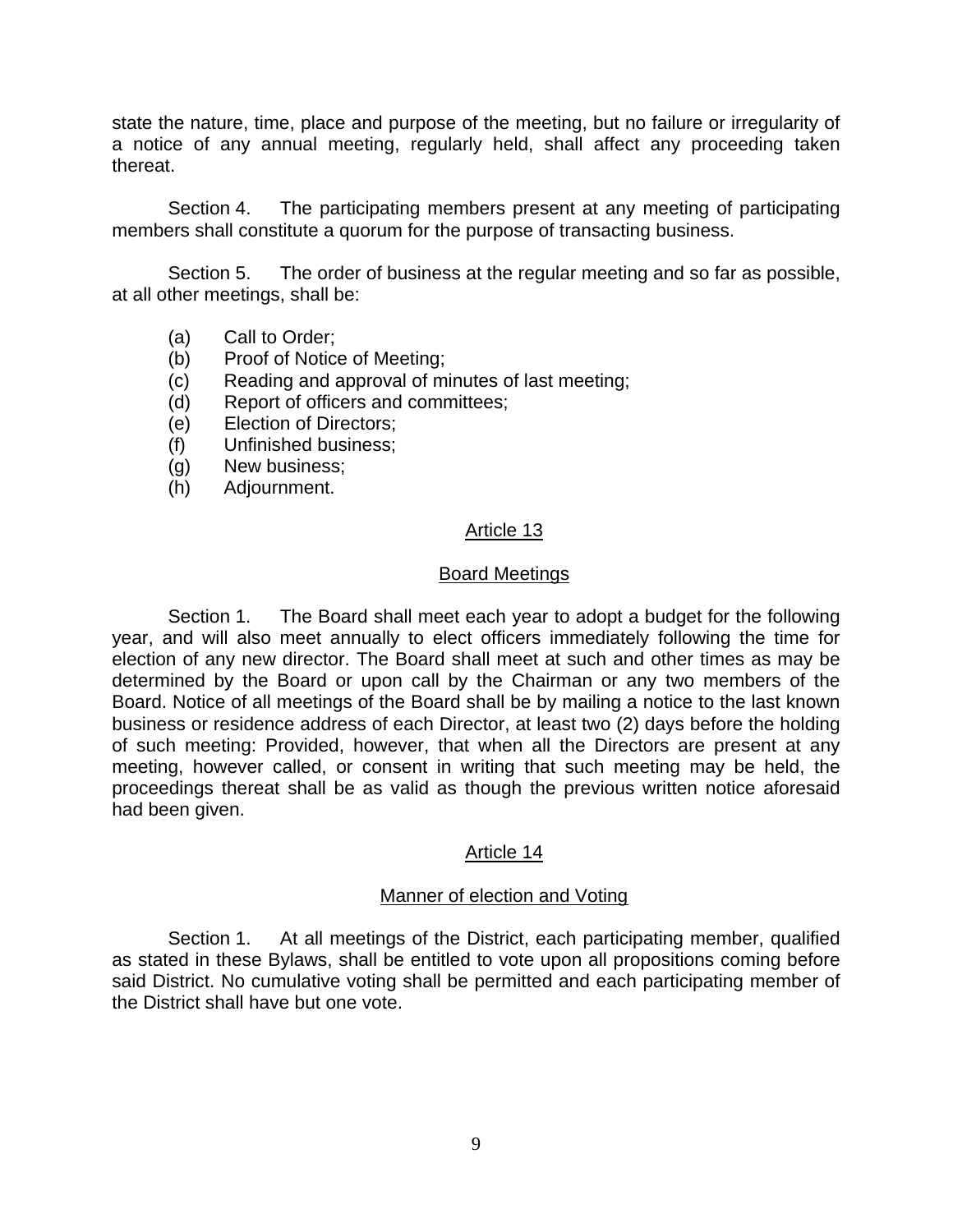## Article 15

## Seal

Section 1. The District shall have a corporate seal, consisting of a circle having in its circumference and face the words, "Rural Water and Sewer District No. 4, Wagoner County, Oklahoma", which shall be in the custody of the Secretary.

## Article 16

#### Fiscal Year

Section 1. The fiscal year of the District shall begin the first day of July of each year.

### Article 17

#### Amendment

Section 1. These Bylaws may be repealed or amended by a vote of 3/4ths of the participating members present at any regular meeting of the District, or any special meeting of the District called for that purpose except that the participating members shall not have the power to change the purposes of the District so as to impair its rights and powers under the laws of the State of Oklahoma, or to waive any requirements of bond or other provision for the safety and security of the property and funds of the District or its participating members, or to deprive any participating member or landowner of rights and privileges then existing, or to so amend the Bylaws as to affect a fundamental change in the policies of the District. Notice of any amendment to be made at any regular or special meeting of the participating members must be given at least 10 days before such meeting and must set forth the amendments to be considered.

### Article 18

### Basis of Operation

Section 1. The District shall at all times be operated on a non-profit basis for the mutual benefit of its participating members.

### Article 19

### Benefits and Duties of Members

Section 1. The District shall install, maintain, and operate a main distribution pipe line or lines from the source of water supply, and lines from the main distribution pipe line or lines, to the property line of each participating member of the District at